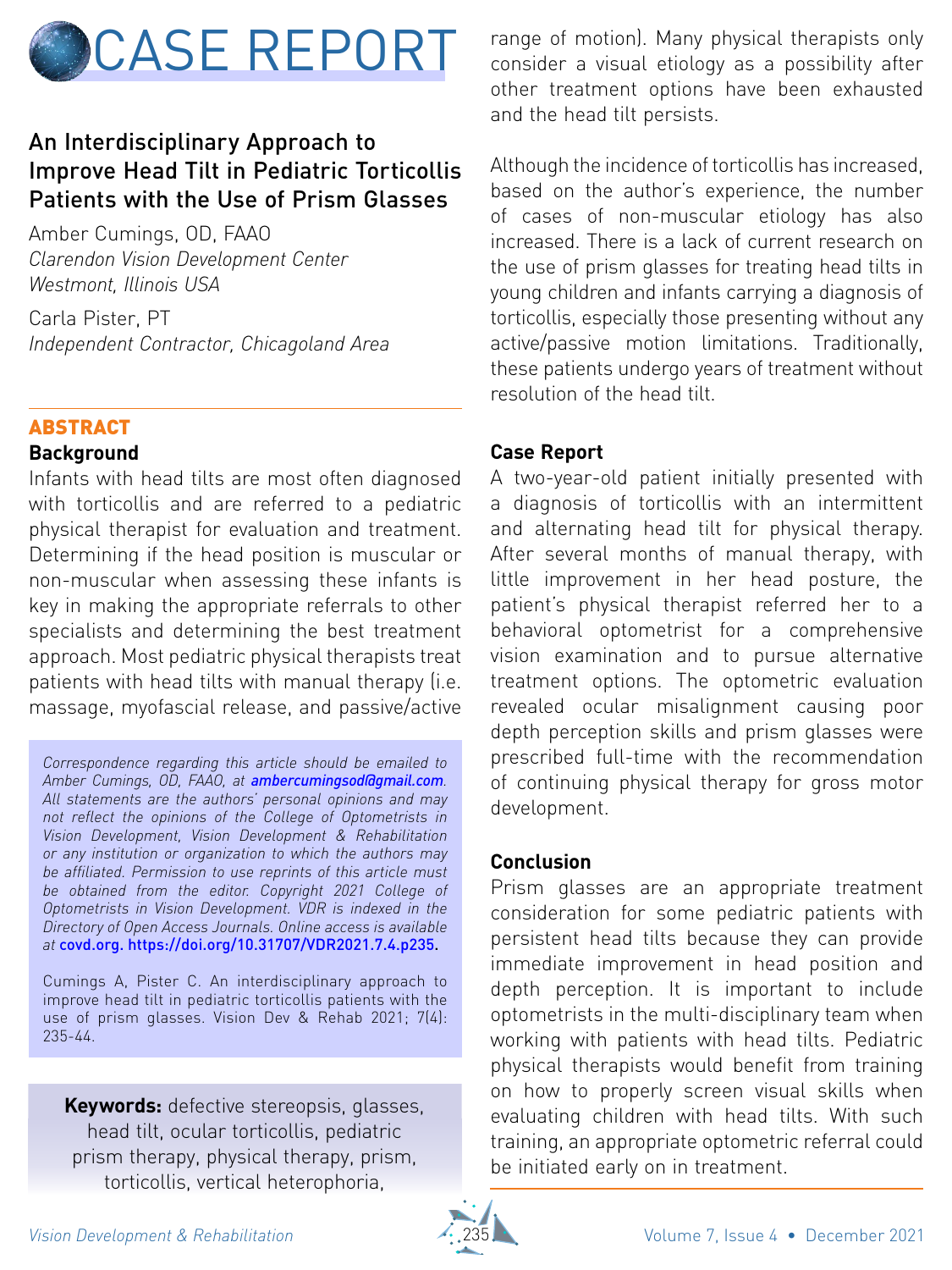#### **introduction**

There are two main types of torticollis congenital (present at birth) and acquired.

Congenital torticollis can include birth injuries, in utero maldevelopment, hip dysplasia, and skeletal deformities. Acquired torticollis can be secondary to plagiocephaly, lack of tummy time positioning, and ocular disorders.**<sup>1</sup>** Much of the more recent literature also uses the terms muscular and non-muscular torticollis. The incidence of torticollis in infants continues to rise with a prevalence of 3.9- 16% according to recent studies.**<sup>2</sup>** Given that 20% of torticollis cases are of non-muscular origin, the physical therapist is challenged with determining the etiology.**<sup>1</sup>** Head tilts are a relatively common occurrence in many children and adults for a variety of reasons. These can include birth injury, in utero maldevelopment, hip dysplasia, cervical fusion, and ocular disorders.**<sup>2</sup>**

For cases of congenital muscular torticollis, treatment is highly successful with physical therapy. The incidence of improved range of motion, craniofacial symmetry, and head tilt is close to 92% when using manual therapy.**<sup>2</sup>** During the initial physical therapy evaluation, if a nonmuscular etiology is determined, an appropriate referral to other specialists should be initiated. Screening for a visual etiology for head tilting is not common practice amongst physical therapists despite the recommendation documented in the 2018 Physical Therapy Guidelines for treating torticollis. In many instances, a referral for a formal vision assessment is recommended after many months of physical therapy without resolution of the head tilt. Behavioral optometrists should be included earlier on as a member of the health care team in treating children with torticollis.

Some patients that are referred for a vision assessment seek care from a provider who may be untrained in behavioral optometry. In many cases, the child may present with normal acuity and ocular health which leads to dismissing an ocular etiology despite there being signs of visual misalignment. In certain scenarios, some of these same patients are later seen by a behavioral optometrist who has a more thorough understanding of visual function.

When presented with a patient referred with a head tilt, the behavioral optometrist determines if it is of ocular etiology, also referred to as ocular torticollis. One of the most important parts of the evaluation is a thorough case history. Photographic evidence of the tilt occurring more than once and over an extended period of time is helpful for the treatment approach. A common compensatory action for misaligned eyes is to tilt the head. This action relieves visual stress such as diplopia. It can be reasonably deduced that without a compensating head posture, the patient likely has poor depth perception and poor coordination skills. Prism glasses are an appropriate tool for alleviating the symptoms of visual misalignment such as compensatory head tilts.

#### **Case Presentation**

AO presents as a 2 year 5 month old girl with a diagnosis of Trisomy 9, torticollis, cortical visual impairment and a seizure disorder. She was seen for a physical therapy evaluation at the age of two through the Early Intervention System. At that time, her seizures remained uncontrolled and she received all of her nutrition through a Gastrointestinal tube. Developmentally she was able to roll from supine to her side to both directions and assume a semi-side lying position. AO required moderate support to sit, did not tolerate any positioning in prone, did not reach or grasp for toys, and did not consistently visually attend to people or things in her surroundings. AO's mother reported that earlier vision assessments had not recommended any corrective lenses despite AO carrying a diagnosis of cortical vision impairment.

While in supported sitting, AO strongly tipped her body and her head from side to side in resistance to being supported upright in a neutral position. This coupled with her ability to hold her body against gravity in a semi-side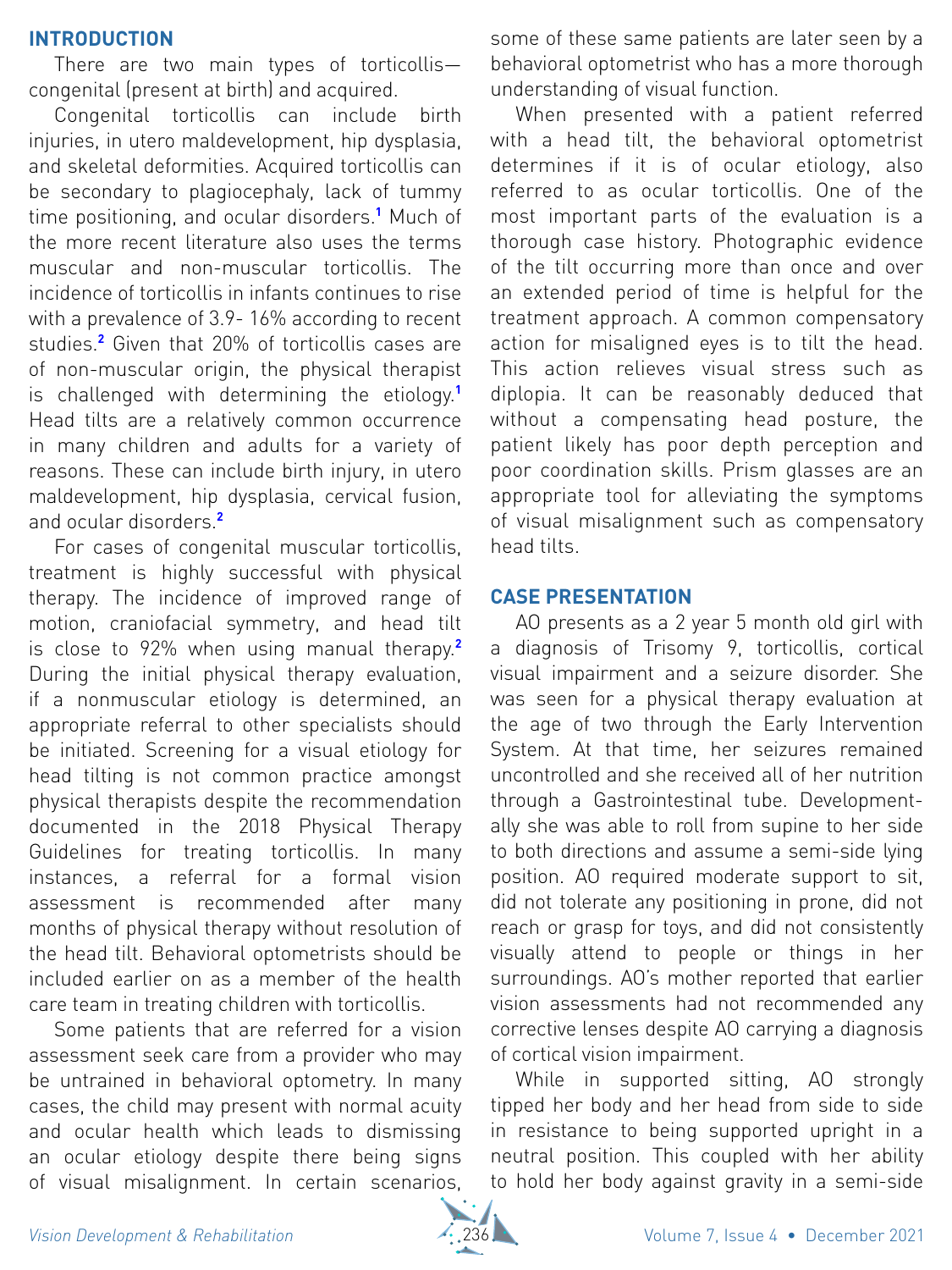lying position, which requires significant trunk and head control, led her therapist to question if her vision was playing a role in her resistance to sitting upright with support. Her therapist considered that perhaps AO was tipping her head to accommodate for a lack of depth perception or to alleviate diplopia.

Following two months of physical therapy, which was conducted twice a week with little noted progress in AO's head position, the physical therapist referred AO to a behavioral optometrist.

# **Initial Vision Evaluation 12-10-2018**

AO presented to the optometry clinic with a chief parent complaint of a lack of eye contact towards faces. The parents also noted that the patient liked high contrast targets such as black on white. Pertinent personal and ocular history findings included cortical vision impairment, delayed visual maturation, premature twin at 31 weeks but denied findings of retinopathy of prematurity from past ophthalmologists, diagnosis of trisomy 9, epilepsy, high blood pressure, bronchial difficulties, global motor delays, and fed using a G-tube. AO and her twin sister were adopted and therefore a thorough medical history was unknown other than a family history of thyroid disease.

Upon examination, visual acuities were not noted with a Snellen equivalent because AO was not fixating or engaging in near targets and was nonverbal. Version and extraocular muscle eye movements were found to be unrestricted and smooth OD and OS. Near point of convergence was to-the-nose with moderate effort. Distance cover test was unable to be performed due to poor distance fixation. Near cover test showed 8 prism diopter (PD) exophoria and 4 PD right hypophoria. Confrontation visual fields were grossly full OD and OS. Hirschberg reflexes showed a slight right hypophoria with an initial eso but eventually became more orthophoric as the examination continued. This finding was likely influenced by the accommodative system from uncorrected hyperopia and overall poor

motor control. Bruckner's reflexes were equal and bright OU. The optokinetic nystagmus drum results showed no nasal-temporal or temporalnasal nystagmus response with either eye. Near point retinoscopy showed miotic pupils with a dull with-motion reflex. A +2.00D lens was placed over each eye and still showed dull with-motion. A +4.00D lens was placed over both eyes and there was better engagement but the patient was resistant to wearing the lenses. A set of 3PD base-in prism glasses were then placed over each eye and the patient would not keep the glasses on and wasn't engaging visually. Dry retinoscopy at distance showed +5.00D OD and +4.50D OS with poor fixation which resulted in somewhat unreliable measurements.

Intraocular pressures were performed by the digital palpation method and were soft and palpable OU. The patient was dilated with Paremyd 1% and showed more visual engagement visually following the mild cycloplegia with a +2.00D OU set of lenses. There was no increase in plus with damp retinoscopy. Anterior ocular health was unremarkable. Dilated posterior ocular health revealed tilted nerve heads with 0.10 C/D ratio in both eyes, and was otherwise unremarkable.

Diagnoses of vertical heterophoria and exophoria were made alongside bilateral hyperopia. The esophoria was not listed because of its brief nature. Although retinoscopy initially showed asymmetry, near reflexes were more engaged with symmetrical lenses presented which is ultimately why +2.00D OU was finalized. A final glasses prescription was created for the patient to be worn full time; those values were +2.00DS OU with 0.50PD base-in OU. The basein prism was indicated due to a higher exophoria compared to the lower, more variable vertical heterophoria. The amount of 0.50BI prism was used to lessen the amount that the eyes have to converge to overcome the larger exophoric posture. The author typically starts with the lowest amount possible to create a positive response so as not to become heavily reliant on high amounts of prism.

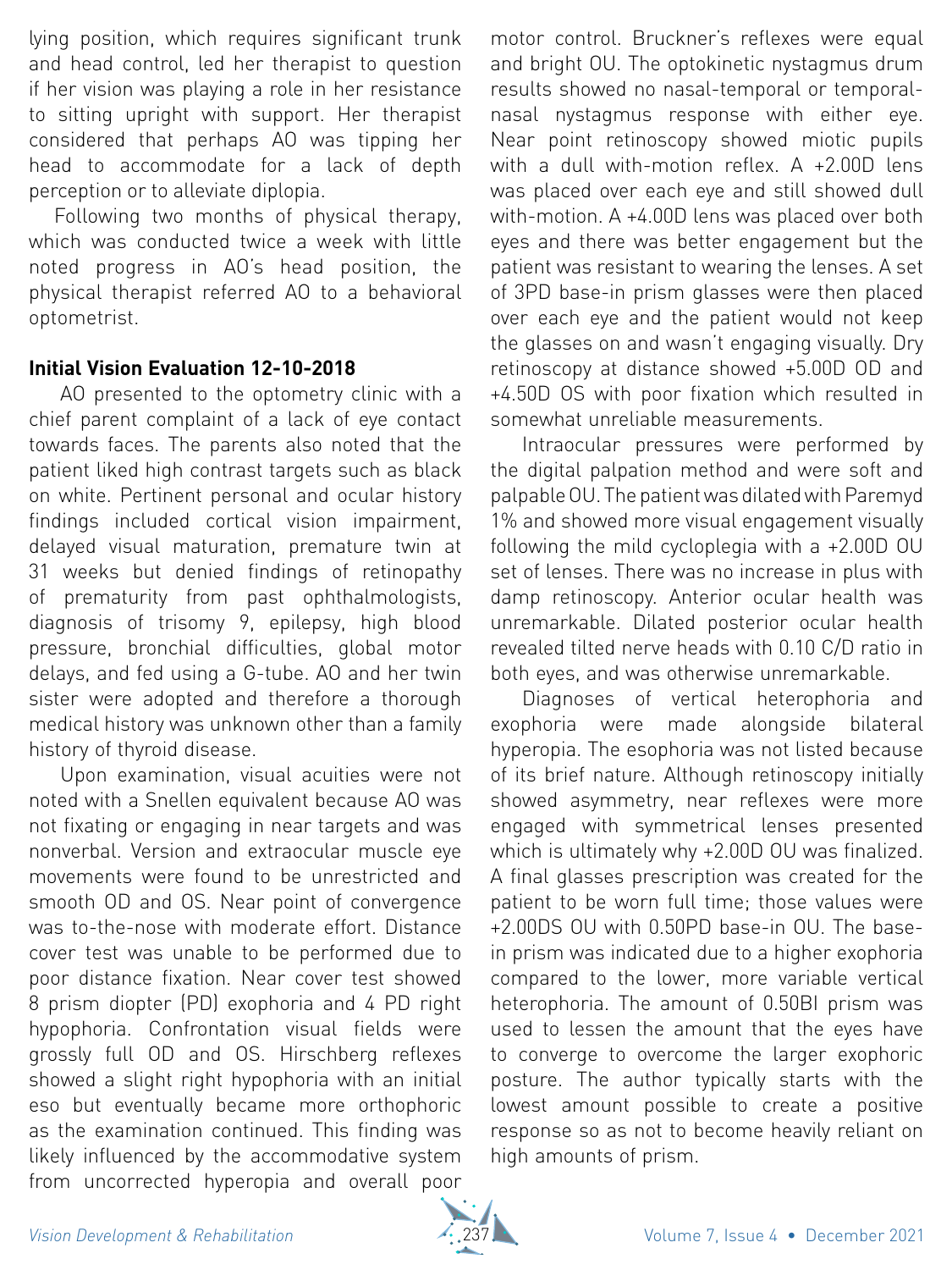#### **Physical Therapy Reassessment – First Set of Glasses**

AO received her glasses in the optometrists office and was video-taped to document her reaction. (See video 1) With placement of the glasses, she was noted to quickly bring her gaze up from the ground with a neutral head position and notice herself in a hand held mirror held in front of her. During the dispensing adjustment, AO did not try to remove the glasses herself and she resisted the removal of the glasses by the optician. She visually scanned the room, noting people and objects.

On the second day of wearing her glasses, the patient was able to sit unsupported for several minutes once placed in sitting. (See Video 2) She also began visually tracking and reaching for toys. (See Video 3) On day 14, she was able to transition to sitting from supine on her own. After two months with her glasses, the patient was able to roll across the room to get to a toy. She showed significant improvement in her visual attention to toys and people and her motivation for independent mobility accelerated her progress in all areas of development.

## **Second Vision Evaluation 4-29-2019**

AO returned to the clinic for a progress assessment on April 29, 2019. According to her parents, AO had initially done well wearing glasses full time until about 6 weeks prior to this appointment when she became resistant to wearing the glasses. It was noted that her head tilt started occurring to the left with the right eye having a preference for fixating. The patient's mother did not specify whether the non-fixating eye was drifting in or out, up or down. No significant medical or ocular history changes had occurred since the initial evaluation.

Examination findings did not include visual acuity again because the patient was still nonverbal and had unreliable fixation. Version and extraocular muscle testing showed a new finding of a slight abduction deficit in both eyes. No palpebral fissure narrowing was noted. Near point of convergence testing still showed an



*Video 1.* AO with first fitting at optometrist office, first set of glasses.



**Video 2.** AO day two with glasses at home sitting on her own once placed without support for the first time.



**Video 3.** AO day fourteen with glasses assuming sitting position independently.

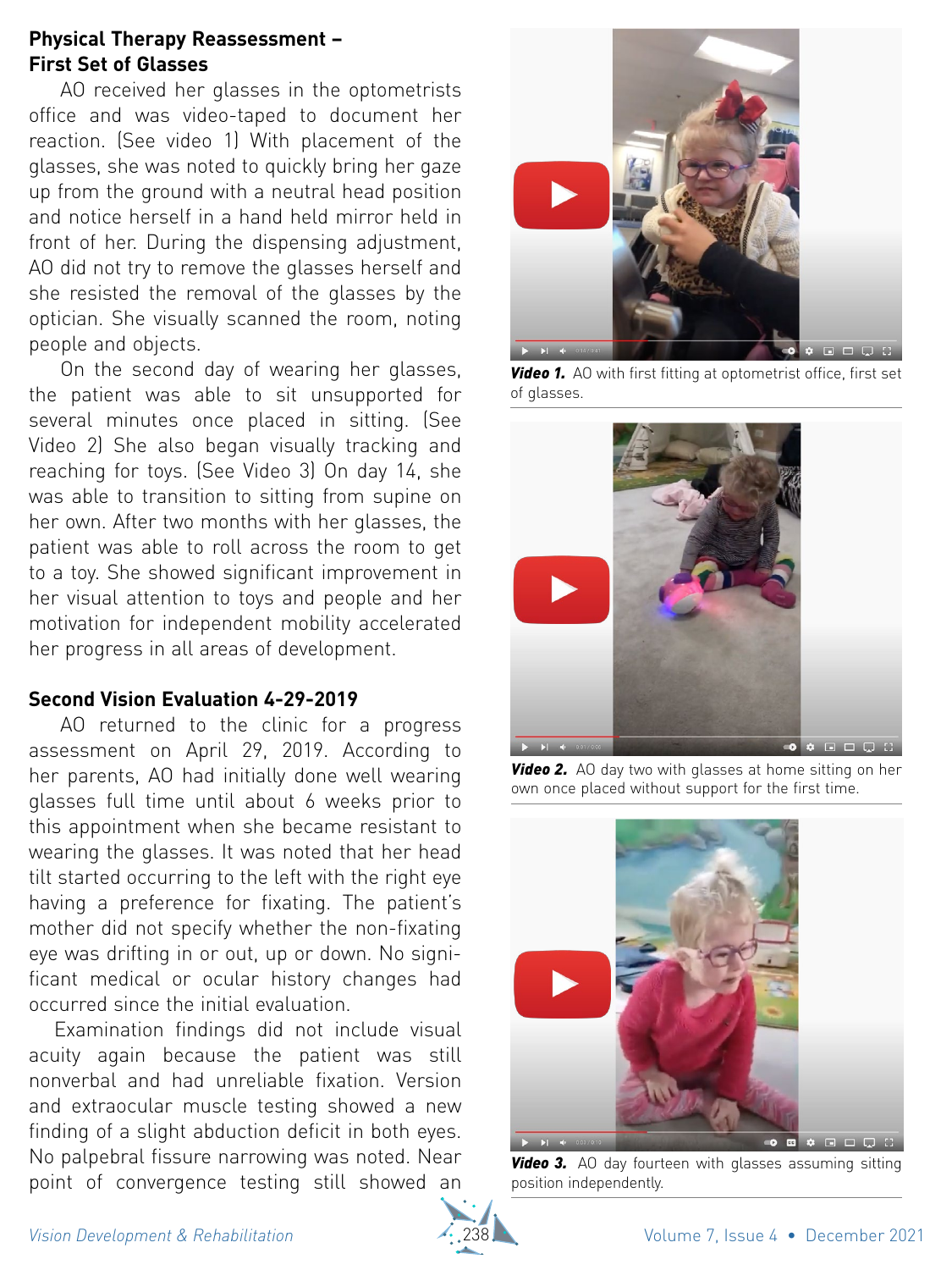

*Figure 1.* Patient AO without and with second set of prism glasses

ability to converge to the nose. The near cover test findings showed a moderate, intermittent, right esotropia with a consistent head tilt to the left. Near retinoscopy was still showing miotic pupils, a dull reflex, and slight with-motion. In keeping with a symmetrical prescription over both eyes, a set of +1.00D lenses over both eyes showed slightly more visual engagement as did a 0.50PD base-up lens over the right eye. However, engagement was brief for both situations. A trial frame refraction of +0.50DS OU with 0.50PD base-up OD and 0.50PD base-down OS showed improved head posture and more engagement visually. The prism amounts were presented to give a minimal amount of correction for the right hypo deviation. Intraocular pressures were soft and palpable OU using the palpation method. Anterior ocular health was unremarkable. Posterior ocular health was not assessed at the examination. A final glasses prescription was created with +0.50DS OU, 0.50PD baseup OD, and 0.50PD base-down OS with binasal occlusion to be worn full-time to allow for peripheral awareness and prevention of crossfixation due to the new onset esotropia. A cycloplegic exam was deferred due to the patient being resistant to the higher amount of plus that

she had previously been prescribed. Visually, the patient was more engaged with lower plus even though she was esotropic.

## **Physical Therapy Reassessment – Second Pair of Glasses**

AO had much improved head posture with the second pair of glasses (See Figure 1) and made amazing progress over the next year and a half in other gross and fine motor skills. She continued to progress with her mobility around her surroundings with rolling and occasionally attempted belly crawling. She began tolerating work on hands and knees in an assisted crawling device and was able to propel herself in this device from room to room. She was fitted for a manual wheelchair and began propelling it on her own in her classroom at school. Her overall social interaction improved dramatically and she began training with an augmentative communication system. She continued to resist tracking into leftgaze and therefore a re-assessment was requested with the optometrist. (See Videos 3 & 4)

## **Third Vision Evaluation 1-12-21**

AO returned for an annual eye health evaluation and reassessment for glasses. Present at

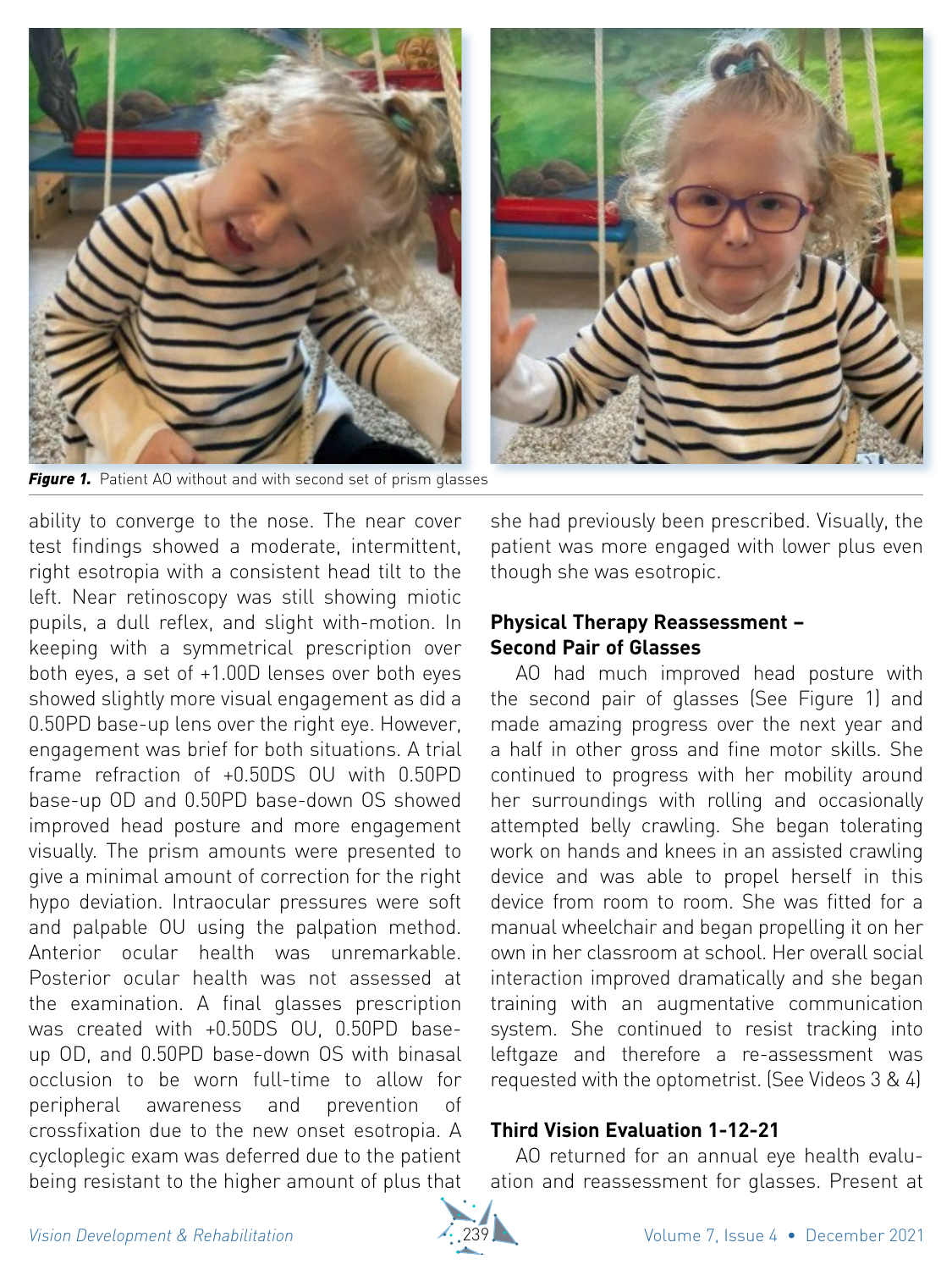

*Video 4.* AO without second set of glasses visually tracking.



**Video 5.** AO with second set of glasses visually tracking.

the exam were her mother, nurse, and physical therapist. Of importance was that AO hadn't been wearing her glasses for several months during the COVID-19 lockdown and mom no longer noticed any eye drifting or turning while uncorrected. She also underwent approximately seven surgeries in the last year relating to her health. In the previous year, AO also began standing from a seated position and was using a wheelchair unsupported.

The nurse and PT noted that for several months without glasses wear, AO started tipping her neck/body to the left again and they were concerned that her vision may have changed. Several weeks prior to the vision evaluation, they had AO restart wearing her glasses close to full

time and noticeable improvements in neck/body posture were made along with visual engagement during activities. The PT noticed that even when AO took her glasses off for short periods of time, her neck/body posture remained neutral.

Examination findings did not include a standard visual acuity again due to poor verbal skills and fixation. Extraocular muscle movements were full with no restrictions OU. Near point of convergence with habitual glasses was about 2cm before AO would look away. Hirschberg showed a subtle right hypo-deviation with the glasses removed for testing. Pursuits had poor engagement unless using a penlight flickering on a finger. Saccades showed no engagement. Near retinoscopy showed large with-motion at near. It was repeated with +2.00D OU and had significantly improved engagement visually and slight with-motion. It was repeated with +1.50D OU and 0.50BU OD with 0.50BD OS which resulted in better visual engagement and a plano reflex response. The spherical plus lenses were selected to keep the eyes symmetrical to promote equal emmetropization while also have the most engaged near response on retinoscopy. The prism amounts were determined by selecting minimal compensation for maximum response in head position to neutralize the right hypo/left hyper deviation. Optokinetic nystagmus was attempted using the OKN drum which showed a very slow nasal-temporal response of the right eye and no response of the left eye. Ocular health was unremarkable both anteriorly and posteriorly, though the patient was very sensitive to the bright lights. A final full-time glasses prescription was written for +1.50D OU, 0.50BU OD and 0.50BD OS to allow for visual efficiency and with a BlueTech amber tint to help with light sensitivity.

# **Physical Therapy Reassessment – Third Set of Glasses**

With placement of the third set of glasses, she was noted to stop squinting, open her eyes fully (See figure 2), and engage with the therapist and her surroundings in all planes of motion. Without

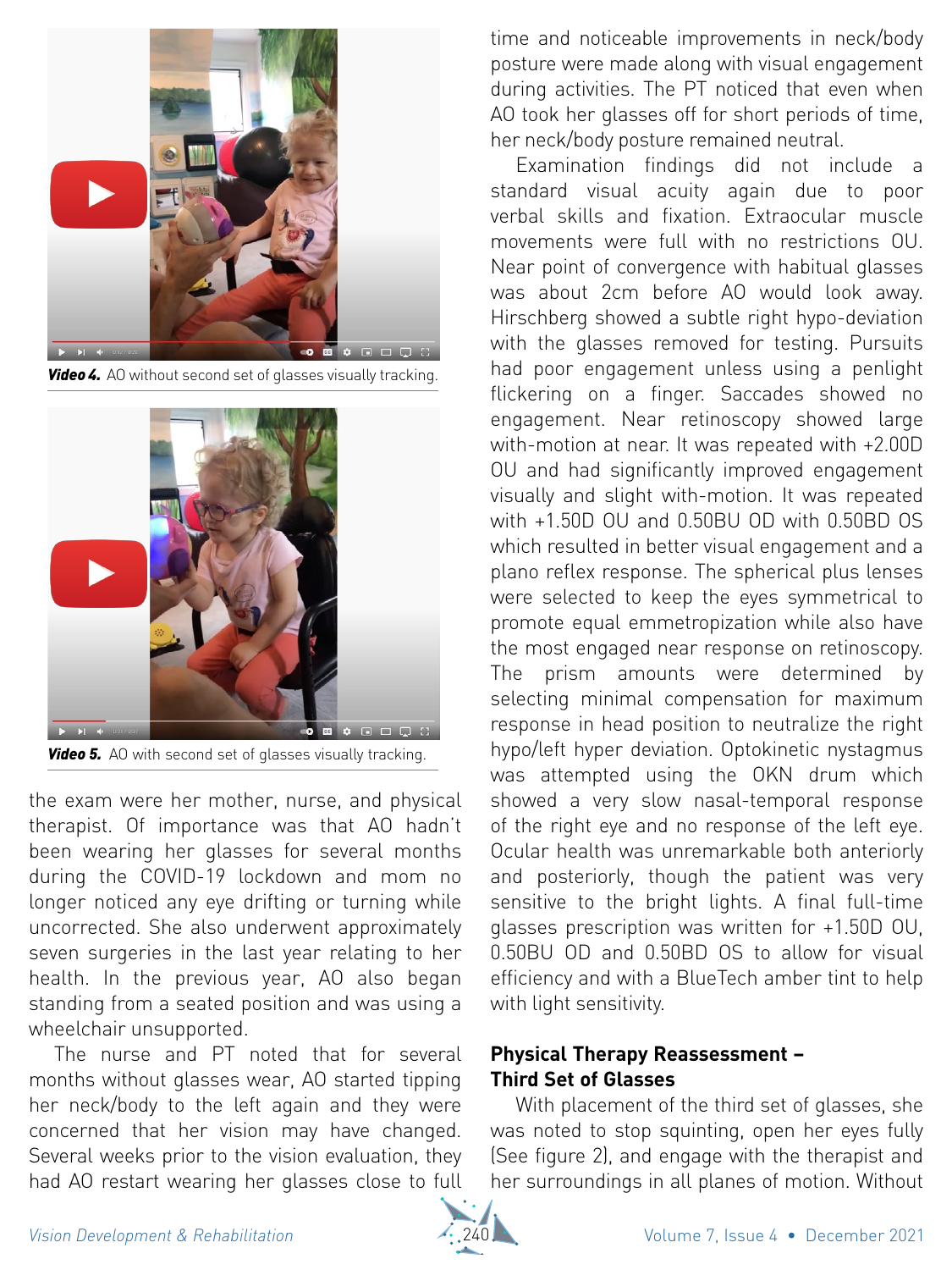

**Figure 2.** AO without and with third set of glasses

the glasses she quickly began tipping her head and disengaging visually along with squinting when trying to fixate. (See Video 3 and 4)

One month later, a re-assessment with the optometrist was recommended due to a noted decrease in her tolerance for wearing the glasses. The nose piece was removed from her glasses and earpiece stabilizers were added to improve the fit. The following day her nurse



**Video 6.** AO without glasses tracking sitting on platform swing.



**Video 7.** AO with third set of glasses tracking sitting on platform swing.

noted that she wore her glasses all day without taking them off.

#### **Discussion**

This case shows remarkable and immediate improvement in the child's head position and gross motor development with the use of prism glasses. The patient became more socially involved with her twin sister and family, and engaged with toys in her environment more

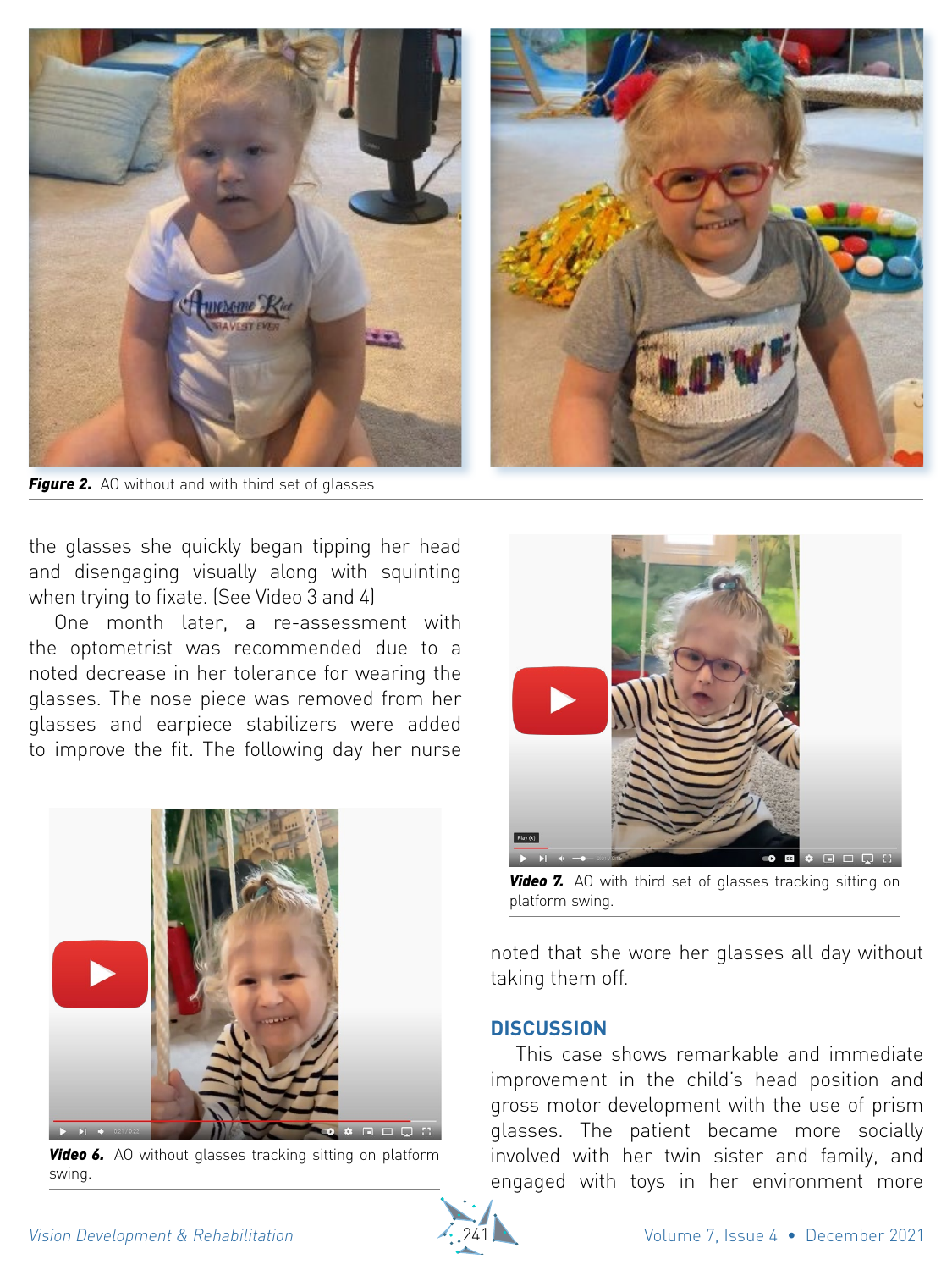readily. She also began showing interest in moving around in her surroundings which had not been observed prior to using the prism glasses. Her immediate ability to sit on her own after one day of receiving her first pair of glasses confirmed that AO struggled with depth perception and spatial awareness. Subsequent prescriptions focused on the increase in near work such as utilizing communication devices and also for the motor changes that occurred as AO developed.

With the initiation of the Back to Sleep Program, infants are spending less time on their tummies even when they are awake.**1,4** The incidence of plagiocephaly is growing rapidly which in turn has led to an increase in acquired torticollis.**<sup>4</sup>** Because of poor head position, infants with torticollis tolerate tummy time less than those with a neutral head position. Research shows that eye convergence and depth perception begin developing at around 3-5 months of age when babies start to better tolerate tummy time.**5-6** This is followed by a rapid onset of fusion followed by the development of stereopsis.

Although many infants struggle with tolerating tummy time, those infants with torticollis have an increased intolerance. Therefore, it is not surprising that infants with torticollis show delays in acquiring certain visual skills which in turn delays their overall motor development. Infants with torticollis often go on to increase their head tilt when they begin sitting, crawling and walking. Most therapists believe that this is due to insufficient trunk and head/neck strength to maintain a neutral head in these new developmental positions. However, it is more likely that the worsening tilt with more complex body postures could be linked to decompensation of a binocular vision condition. It creates more cognitive load for the patient when transitioning from a simple body position to one more complex. Therefore, the patient creates a compensatory posture, such as a head tilt, to relieve visual stress. Many infants with torticollis sit, crawl, and walk late but there is no research

on the impact that delayed visual development has on these milestones being attained.

One of the common vision related differential diagnoses for torticollis is superior oblique palsy.**7-10** Sometimes these can present as vertical heterophorias which have an approximate prevalence of 20% of the population.**<sup>11</sup>** With vertical heterophorias, patients oftentimes have a compensatory head tilt to alleviate visual stress such as diplopia. The most common way to correct vertical heterophorias is by the use of vertical compensatory prism.**11-15** One such study found that those with superior oblique palsies specifically had upwards of 92% satisfaction rate with the use of prism correction.**<sup>11</sup>** The patient in this case report had a vertical heterophoria but a more prominent initial exophoria which is why base-in prism was initially prescribed. The horizontal deviation altered as the patient developed which is why vertical prism was later implemented.

The current PT guidelines for treating torticollis recommend "including screens of vision" in assessing infants with nonmuscular causes for torticollis. The guideline indicates that the physical therapist includes the following in their screening: symmetrical eye tracking in all directions, noting visual field defects, and nystagmus as potential ocular causes of asymmetrical postures. However, there is little description on how physical therapists should perform this part of the assessment or what is considered atypical. There is no guidance on how the assessments are affected when strabismus is involved. Action statement 6 in these quidelines recommends if poor visual tracking is noted during the screening, therapists should refer these patients to a physician. Again this statement is vague, without clear guidance on which type of physician is appropriate for a referral.

Educating pediatric physical therapists on the importance of appropriate optometric consultation for children with persistent head tilting is essential. Physical therapists should be educated on the InfantSee Program and refer

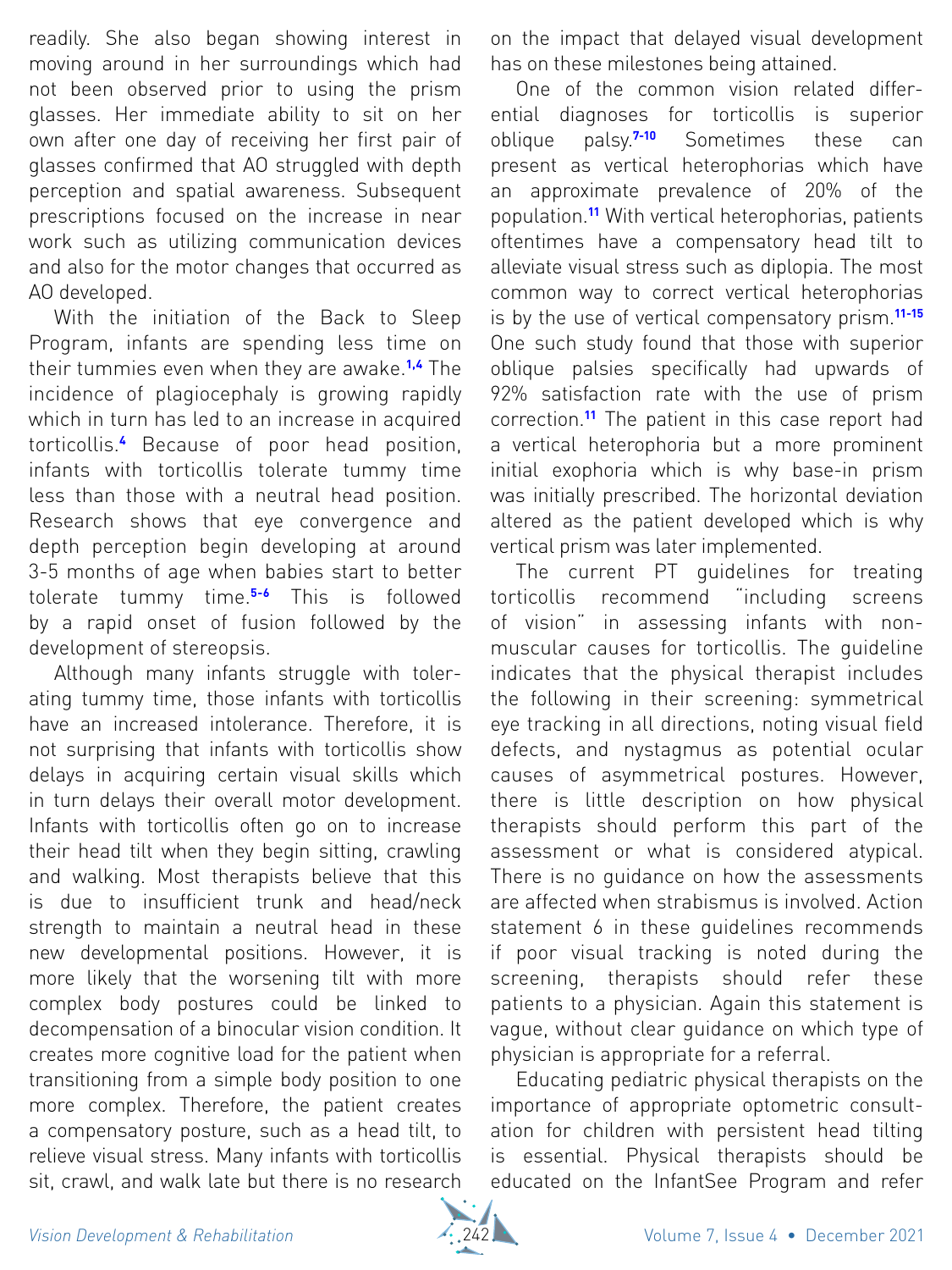infants between the age of 6-12 months with noted vision asymmetries or persistent head tilts despite ongoing direct physical therapy.

Once a patient with suspected ocular torticollis is assessed by a behavioral optometrist, a diagnosis and treatment approach is initiated. Being that most cases of ocular torticollis result from a vertical heterophoria, the recommended treatment is to prescribe vertical prism to alleviate the deviation.**11-15** This will subsequently improve the head/neck posture so that the child can continue to work on other gross motor milestones.

# **Limitations**

The scope of practice for pediatric physical therapists is limited in the evaluation of binocular vision dysfunctions especially when they may be contributing to a head tilt. Prism glasses are also not well understood by pediatric physical therapists as an option for improving head tilts. When a referral is made, some patients have difficulty finding nearby experienced behavioral optometrists who are comfortable prescribing specialty lenses to infants. Many pediatric patients also do not have vision plans or medical insurance coverage which can limit their access to purchasing prism glasses.

## **Conclusion**

Torticollis incidents continue to grow annually, however, physical therapy treatments remain predominantly manual therapy based. Many infants with torticollis present without limitations in their active and/or passive neck motion, leaving therapists questioning the best therapy approach to use. There are currently few studies on the impact of treating infants with torticollis using a vision-based approach. Further research is recommended on this topic along with training for physical therapists to properly screen and refer patients.

Prism glasses can show an immediate improvement in head position in pediatric patients with head tilts caused by a visual misalignment. Behavioral optometry is a necessary part of the

interdisciplinary team when working with patients presenting with head tilts. Prism glasses and their effectiveness in treating children with head tilts with or without a diagnosis of torticollis should be further researched.

# **References**

- 1. Kaplan, S. L., Coulter, C., & Fetters, L. (2013). Physical Therapy Management of Congenital Muscular Torticollis: An Evidence-Based Clinical Practice Guideline. Academy of Pediatric Physical Therapy, 348-394. **https://doi.org/gf327p**
- 2. Sargent, B., Kaplan, S. L., Coulter, C., & Baker, C. (2019, August). Congenital Muscular Torticollis: Bridging the Gap Between Research and Clinical Practice. American Academy of Pediatrics, 144(2). Retrieved from **https://doi.org/g8bj**
- 3. Kaplan, S. L., Coulter, C., & Sargent, B. (2018). Physical Therapy Management of Congenital Muscular Torticollis: A 2018 Evidence-Based Clinical Practice Guideline From the Academy of Pediatric Physical Therapy. Academy of Pediatric Physical Therapy, 240-290. **https://doi.org/gfpcfn**
- 4. O'Connell, M. D. (2016). Descriptions of physical therapy management for infants with congenital muscular torticollis in the United States of America, Doctoral dissertation, The State University of New Jersey Rutgers.
- 5. Tumturk, A., Kaya Ozcora, G., Kacar Bayram, A., Kabaklioglu, M., Doganay, S., Canpolat, M., ... Per, H. (2015, June 5). Torticollis in children: an alert symptom not to be turned away. Child's Nervous System, 31(9), 1461-1470. **https://doi.org/f7p465**
- 6. Duckman, R. H. (2006). Visual Development, Diagnosis, and Treatment of the Pediatric Patient (pp. 124-140). Philadelphia, PA: Lippincott Williams and Wilkins.
- 7. Narayanappa, D., Srinivasamurthy Rajani, H., Girish Anita, T., & Rashmi, N. (2013, April 3). A Case of Ocular Torticollis. Oman Medical Journal, 28(4).
- 8. Williams, C. P., O'Flynn, E., Clarke, N. P., & Morris, R. J. (1996, February 21). Torticollis Secondary to Ocular Pathology. The Journal of Bone and Joint Surgery, 78(B), 620-624.
- 9. Toopchizadeh, V., Zolghadr, M., & Nabie, R. (2016). A case of missed ocular torticollis. Therapeutic Advances in Musculoskeletal Disease, 8(2), 49-50. **https://doi.org/g8bm**
- 10. Shapiro, J. (1994, May 12). Relation between Vertical Facial Asymmetry and Postural Changes of the Spine and Ancillary Muscles. Optometry and Vision Science, 71(8), 529-538.
- 11. AOA Evidence-Based Optometry Guideline Development Group. (2017). Comprehensive Pediatric Eye and Vision Examination (pp. 20-39). St. Louis, MO: American Optometric Association.
- 12. Tamhankar, M. A., Ying, G., & Volpe, N. J. (2011, September). Success of Prisms in the Management of Diplopia Due to Fourth Nerve Palsy. Journal of Neuro-Ophthalmology, 31(3), 206-209. **https://doi.org/ckqv3p**
- 13. Tea, Y. C. (2008, February 15). Back to the Basics, Part 1: Prime Yourself to Prescribe Prism. Review of Optometry, 145(2).